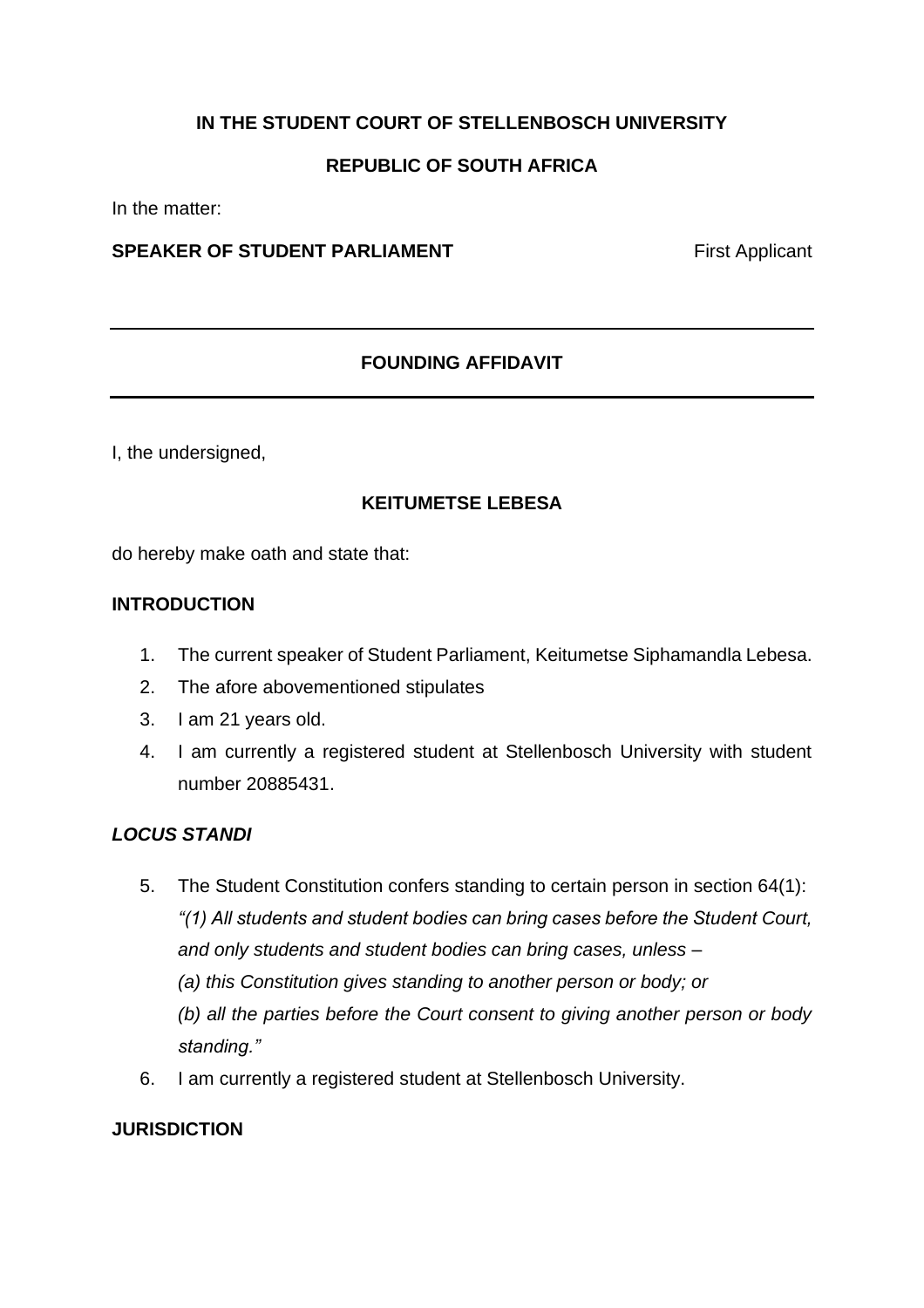7. This matter is brought forth before Student Court in section 65 of the Student Constitution:

*"The Student Court has the power to –*

- *(1) Give an interpretation or to confirm the interpretation of a party before the Student Court this Constitution.*
- 8. I hereby do confirm that this matter is within the jurisdiction of Student Court.

## **URGENCY**

- 9. This matter is brought forth with urgency due to the following reason:
	- a. The Constitutional amendment process of the Student Parliament Constitution must be completed by the  $30<sup>th</sup>$  August 2019, and the Constitution must send to the court for ratification within that timeframe as per such Student Parliament, would like to request that the court decide on this matter before the 30<sup>th</sup> of August.
	- b. The decision by court the court will affect how the Section on Quorum of the Student Parliament Constitution shall be drafted.

# **FACTUAL BACKGROUND**

- 10. On the 17<sup>th</sup> of August the Student Parliament Executive Committee convened to identify areas of the Student Parliament Constitution to present forth to the Constitutional review committee.
- *11.* However, confusion concerning section 57 of the Student Constitution which stipulates that *Student Parliament consists of –*
	- *a) All SRC members;*
	- *b) 8 Members of the Academic Affairs Council;*
	- *c) 8 Members of the Prim Committee;*
	- *d) 8 Members of the Societies Council;*
	- *e) 2 House Committee members from each cluster;*
	- *f) 2 House Committee members from Senior Prim Committee;*
	- *g) 1 Member from the cluster executive;*
	- *h) 1 Member from the Tygerburg Student Parliament;*
	- *i) 1 member from each faculty committee;*
	- *j) 10 members of society committees appointed by the Societies Council;*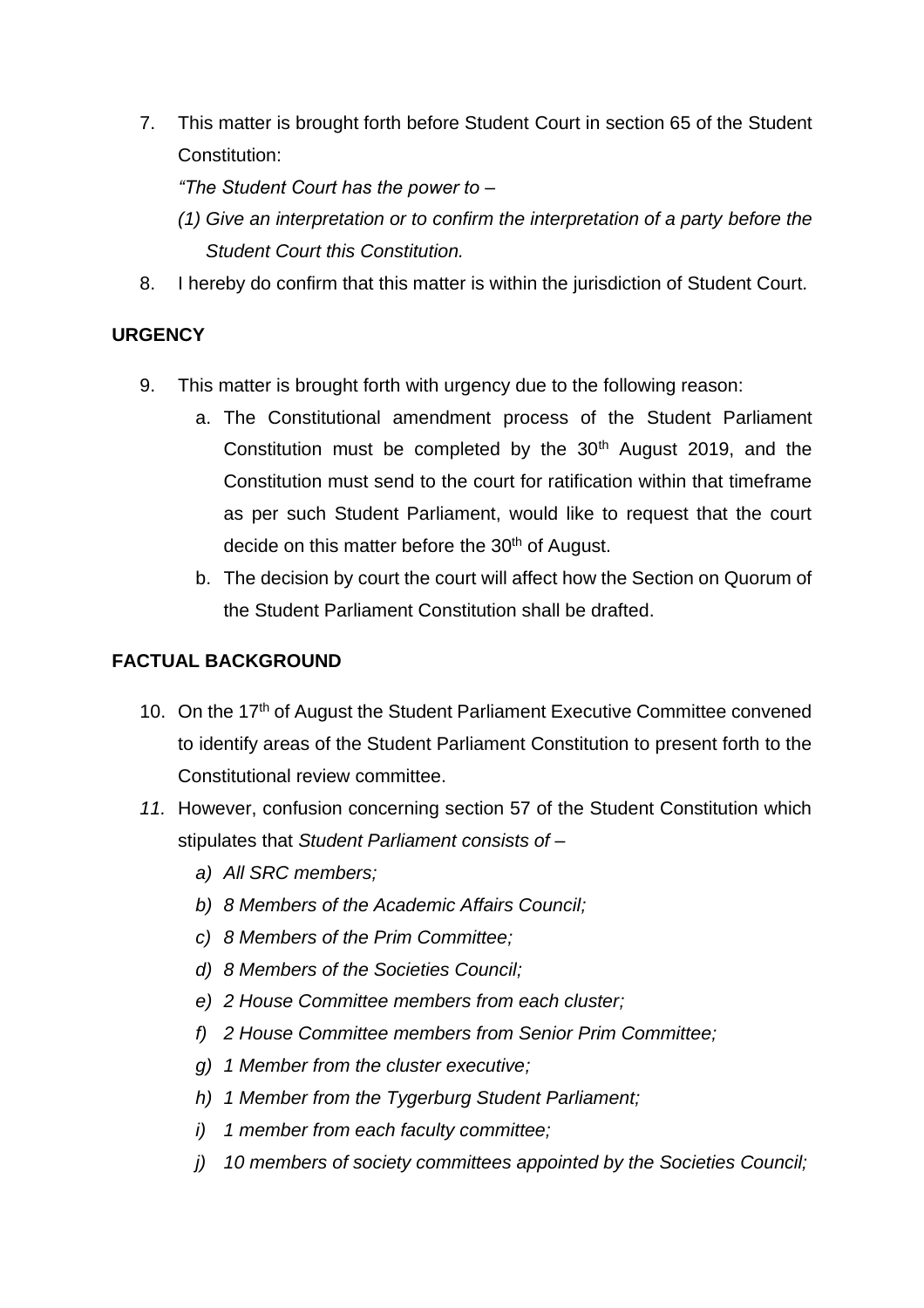*k) All students who attend a meeting of Student Parliament.*

- 12. The Student Parliament Committee is of the view that the view the above afore mentioned provision is not a provision relating to quorum but a provision which stipulates which members constitute Student Parliament.
- 13. Therefore, the Student Parliament Committee would like to add an additional provision which regulates quorum.

## **APPROPRIATE REMEDY**

- 14. I humbly request the court to make an order in terms of section 66 of the Student Constitution.
- 15. The Student Court can make orders as set out in section 66 of the Student Constitution:

*"The Student Court can –*

*(a) grant an interdict or any other interim relief if material injustice would otherwise result;*

*(b) grant a declaratory order;*

*(d) grant any order, including a combination of the abovementioned remedies, that is fair and equitable."*

- 16. I would to request that the court gives clarity on whether this provision relates to quorum.
- 17. Alternatively, I would like the court the to interpret this provision.
- 18. Again, note that no order can be made against staff of the University.

**I HEREBY OATH** that I have read and understood the contents of this affidavit, that every averment made is within my personal knowledge unless where expressly indicated otherwise, and that it is submitted in good faith.

# **DATED AT STELLENBOSCH ON THIS 08 DAY OF AUGUST 2019.**